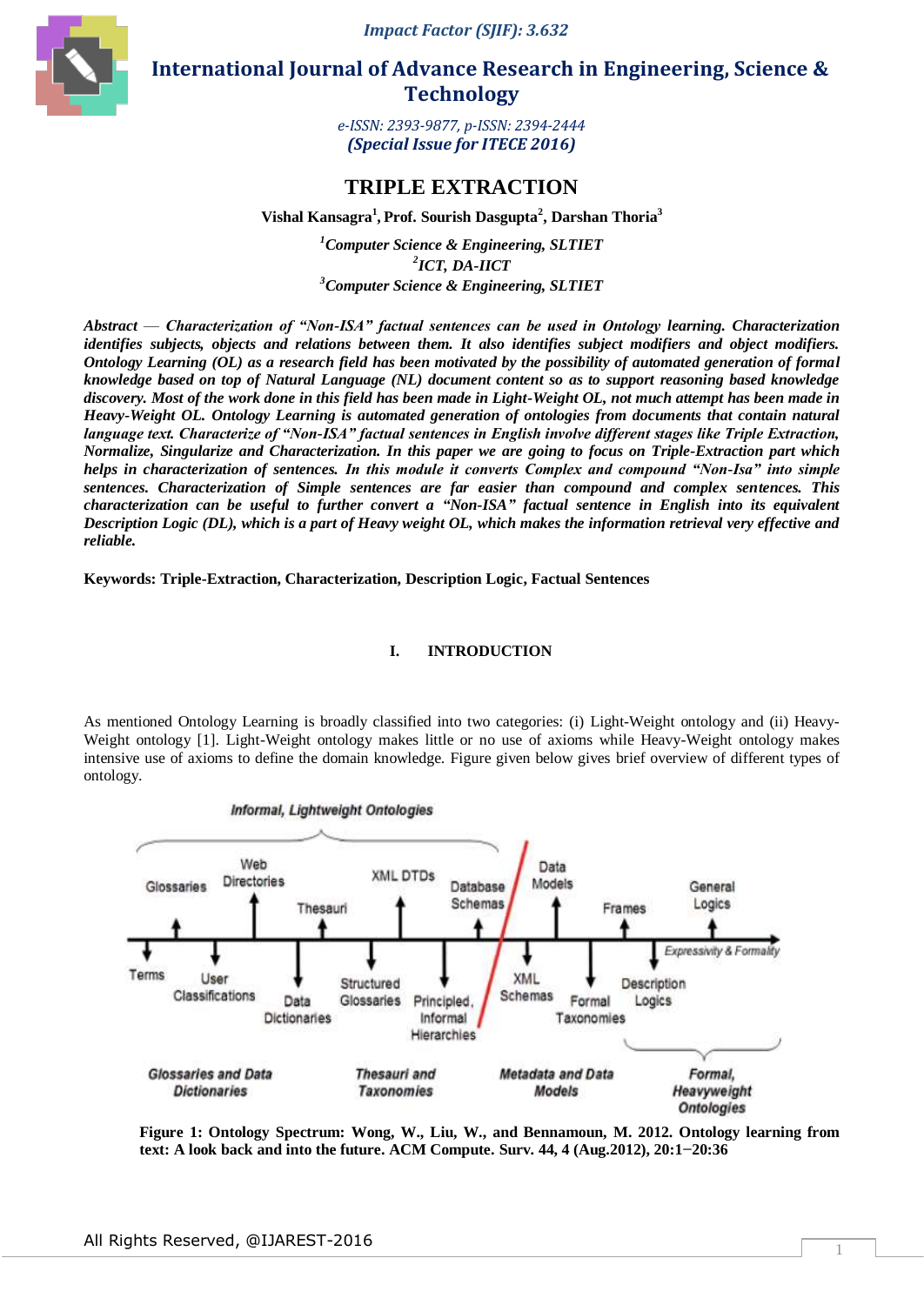## **II. BACKGROUND**

## **2.1 Natural Language Processing Tools**

During the characterization of "NON-ISA" english factual sentences few NLP tools were used. All the tools or the packages, namely NER, POS Tagger and lemmatizer, were off-the-shelf. Named Entity Recognition (NER) was used to identify the superclass of the given instance. For an example "Steve Job is an innovator" when served as an input to NER will tag "Steve" and "Job" as "Person". The tag so obtained are used for inducing the sentence. However categories used by NER are limited making it difficult to classify all possible instances. Part-Of-Speech Tagger is used to give part of speech to a word. Sentences serve as input to POS Tagger and tagged sentences are used to determine the templateto be selected. Example if we give Smoked as an input to the lemmatizer which will give an output as smoke. Stanford POS Tagger[2, 3] and Stanford NER[4] are used in characterization of Non-ISA factual sentence.

# **III. TRIPLE-EXTRACTION**

## **3.1 Triple-Extraction**

In this section we are going to study the algorithm for Triple-Extraction, analysis of Triple-Extraction algorithm, Example of Triple-Extraction and challenges of Triple-Extraction. After Extracting NonISA sentences from datasets, sentences are tagged using Stanford POS tagger. After tagging these sentences, tagged sentences are fed into Triple-Extraction module which converts complex and compound "Non-ISA" sentences into simple "Non-ISA" sentences. Triple-Extraction module is very useful because handling a simple "Non-ISA" sentences is very easy compared to compound and complex sentences. Triple-Extraction module first finds relation and it's index in the given sentence. By using relation and it's index Triple-Extraction module finds left halve of sentence (Subject part before relation) and right halve (Object part after relation) of sentence. After that it checks for "and" in left and right halves. If left halve and right halve(s) contain "and" then it breaks the string into individuals and stores these individuals into subjectlist and objectlist respectively. After that Triple-Extraction module combines both subjectlist and objectlist using relation and at last it gives simple sentences as an output.

Some Examples are given below in which complex and compound "Non-ISA sentences converted into simple "Non-ISA" sentences by Triple-Extraction module.

Examples - **Input** - Ram and Sam play football. **Output** - 1) Ram plays football. 2) Sam plays football. **Input** - Ram plays cricket and Sam plays football. **Output** - 1) Ram plays cricket. 2) Sam plays football. **Input** - Rohit and Kohli play good cricket and bad football. **Output** - 1) Rohit plays good cricket. 2) Rohit plays bad football. 3) Kohli plays good cricket. 4) Kohli plays bad football. **Input** - Rohit or Kohli play good cricket and bad football. **Output** - 1) Rohit or Kohli play good cricket. 2) Rohit or Kohli play bad football. **Input** - Rohit and Kohli play good cricket and bad football respective **Output** - 1) Rohit plays good cricket. 2) Kohli plays bad football. **Input** - John and Joe who, love Ice-Cream and chocolate, like cricket and basketball. **Output** - 1) John loves Ice-Cream. 2) John loves Chocolate. 3) John likes cricket. 4) John likes basketball. 5) Joe loves Ice-Cream. 6) Joe loves Chocolate. 7) Joe likes cricket. 8) Joe likes basketball.

## **3.2 Algorithm for Triple-Extraction**

- 1: procedure GENERATETRIPLES
- 2: indexRel ← Index of relation
- 3: S ← leftHalve of sentence
- 4: if S contain and then splits string at and
- 5: SubjectList ← indivisuals
- 6: end if
- 7: O ← RightHalve of sentence
- 8: if O contain second Relation then
- 9: temp  $\leftarrow$  String from relation to second relation
- 10: temp1  $\leftarrow$  remaing part of String
- 11: end if
- 12: if temp contain and then splits string at and
- 13: Objectlist ← indivisuals
- 14: end if
- 15: if temp1 contain and then splits string at and
- 16: Objectlist1 ← indivisuals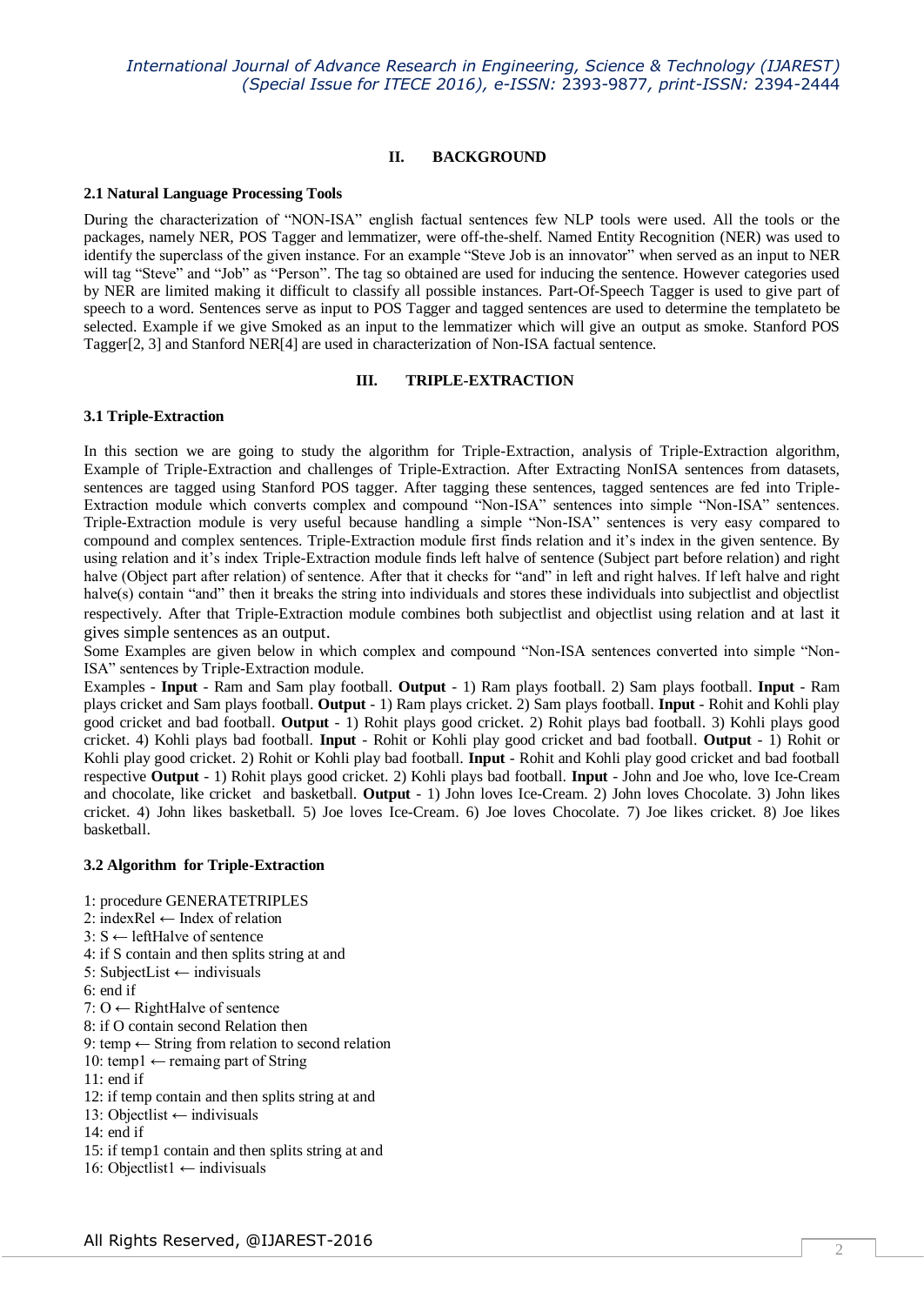17: end if 18: ArrayList a 19: for  $i =$  SubjectList do 20: for  $J =$  ObjectList do 21: Stmt  $\leftarrow$  SubjectList(i) + Relation + ObjectList(j) 22:  $a \leftarrow$  Stmt 23: end for 24: end for 25: for  $i =$  SubjectList do 26: for  $J = ObjectList1$  do 27: Stmt  $\leftarrow$  SubjectList(i) + SecondRelation + ObjectList1(j) 28:  $a \leftarrow$  Stmt 29: end for 30: end for 31: Return A

## **3.3 Analysis of Algorithm**

Run time complexity of this Triple-Extraction algorithm depends on size of the subjectlist and objectlist. For a single sentence if sentence contains n subject and n object then the size of subjectlist and objectlist becomes n each. There are two for loops nested in algorithm two times hence it's runtime complexity is  $(n^2 + n^2)$ . Hence runtime complexity of this algorithm is  $O(n^2)$ 

## **3.4 Challenges in Triple-Extraction**

There are many cases which won't work with Triple-Extraction module. Some of the cases are mentioned below. For Example John is student body and placement body member In which correct output should be 1. John is student body member 2. John is placement body member But it gives output as 1. John is student body 2. John is placement body member. For sentences like Ram and Sam play cricket and football and John and Joe play basketball and hockey, present Triple-Extraction module will not work.

#### **IV. RESULT AND ANALYSIS.**

#### **4.1 Evalution on English Wikipedia Data Set**

In English wikipedia Data set there are 255 complex sentences from which our algorithm converts 245 sentences into simple sentences and form 328 compound sentences it convetrs 315 sucssesfully.

In Complex sentences, some sentences containing a clause beginning with "which" give wrong output. Example is giving below. **Input**:- Every cat, which is wild, drinks milk. **Output** (System generated):- Every cat is Wild. Every cat drinks milk. **Output** (Expected):- Every wild cat drinks milk. Right Now we are working on these type of sentences.For Compound sentences, sentences combining more than two independent sentences, for example one given below, give wrong output. Ram and Sam play cricket and football and John and Joe play basketball and hockey. Right Now we are also working on improving the algorithm to work successfully on sentences like the one given above.

## **V. CONCLUSION**

In this paper we have analyzed by using Triple-Extraction module we can make the characteriztion process easier, which converts the complex and compound "Non-ISA" factual english sentences into simple sentences. By using charactrization we can automatically converts the english factual sentences into Ontology. This automatically generated ontology will help in machine intelligence field, information retrival field and Artificial Inteligence filed.

#### **REFRENCES**

[1] W. Wong, W. Liu, and M. Bennamoun, "Ontology learning from text: A look back and into the future," ACM Computing Surveys (CSUR), vol. 44, no. 4, p. 20, 2012.

[2] K. Toutanova, D. Klein, C. D. Manning, and Y. Singer, "Feature-rich partof-speech tagging with a cyclic dependency network," in Proceedings of the 2003 Conference of the North American Chapter of the Association for Computational Linguistics on Human Language Technology-Volume 1. Association for Computational Linguistics, 2003, pp. 173–180.